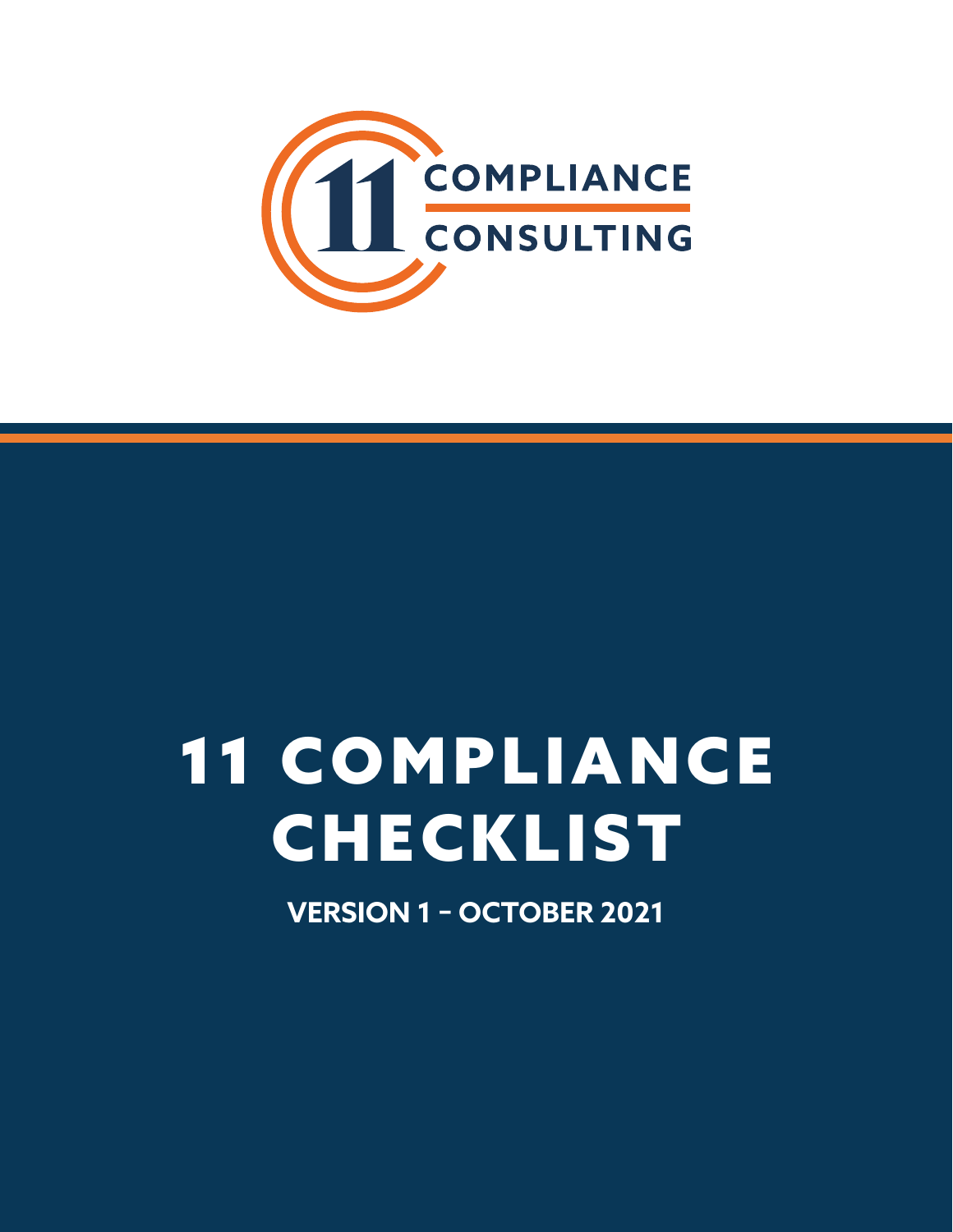

#### INTRODUCTION

21 CFR Part 11 is an FDA guidance that sets out how organizations operating in the United States can use electronic records and digital signatures in their quality management systems to replace paperbased documents and 'wet signatures'.

Any organization that uses quality management and needs to conform to FDA regulations, such as pharmaceutical and life sciences organizations, needs to be aware of 21 CFR Part 11, and be compliant.

This document takes you through 4 stages of compliance - with individual checklists for each.

#### PART 1. VALIDATION

| Is your existing system validated?                                                                                                               |
|--------------------------------------------------------------------------------------------------------------------------------------------------|
| Can you identify invalid or altered records?                                                                                                     |
| Are your records readily retrievable across their retention period?                                                                              |
| Can the system limit access to authorized individuals?                                                                                           |
| Can a specific sequence of steps or events be enforced by the system (process control)?                                                          |
| Are user based permissions possible for electronically signing records, altering a record, or<br>performing other operations?                    |
| Does the system make a provision for checking or restricting instructions and/or data from<br>specific devices (such as scales or thermometers)? |
| Is your training documented, including in-situ training for system users, IT support staff and<br>developers?                                    |
| Are there written policies that make individuals fully accountable and responsible for actions<br>determined by their electronic signatures?     |
| Is all distribution, access, and use of systems operation and maintenance documentation<br>controlled?                                           |
| Is system data encrypted?                                                                                                                        |
| Are digital signatures used?                                                                                                                     |
|                                                                                                                                                  |

## **Keeping you in compliance.**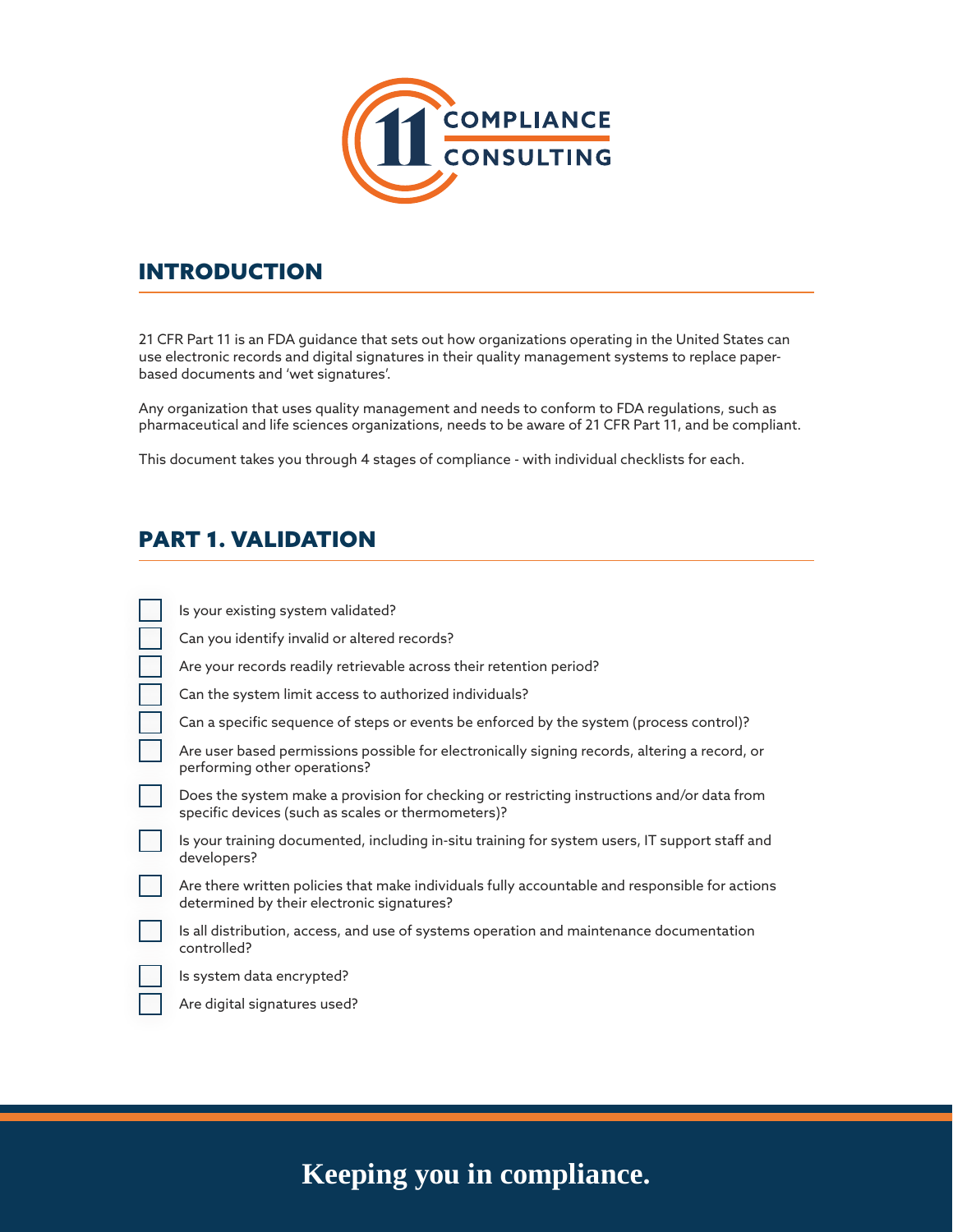

#### PART 2. AN AUDIT TRAIL FOR EVERY DOCUMENT

| Do you have a secure, tamper-proof audit trail that records the date and time of operator entries<br>and actions that interact with electronic records?                                             |
|-----------------------------------------------------------------------------------------------------------------------------------------------------------------------------------------------------|
| Does your system have version control - allowing access to previous, unaltered versions<br>of information?                                                                                          |
| Is the audit trail for an electronic record retrievable throughout the record's retention period?                                                                                                   |
| Is the audit trail comprehensive - including the User, all actions, links to edits and versions,<br>a change log, and revision and change controls?                                                 |
| Are audit trails available for review and interrogation by the FDA?                                                                                                                                 |
| Do signed electronic records contain:                                                                                                                                                               |
| • The name of the signee                                                                                                                                                                            |
| • The date and time of signing<br>• The type of signing (approval, review, etc.)                                                                                                                    |
| · Is the above information displayed on all copies of the electronic record (digital and printed)?                                                                                                  |
| Are electronic signatures unique to a specific user or individual?                                                                                                                                  |
| Do user ever share electronic signatures?                                                                                                                                                           |
| What additional authentication is performed to verify the identity of an individual before an<br>electronic signature is used?                                                                      |
| When multiple signings are performed during a single session, what level of authentication is<br>executed for each signing?                                                                         |
| Are signatures explicitly associated with their respective electronic records to ensure that they<br>cannot be altered or otherwise transferred by ordinary means for the purpose of falsification? |
| Does your formal change control procedure for system documentation maintain its own audit trail<br>for all changes?                                                                                 |
| How do you ensure non-biometric signatures are only used by their genuine owners?                                                                                                                   |
| Is it possible to falsify an electronic signature? If so, how?                                                                                                                                      |

# **Keeping you in compliance.**